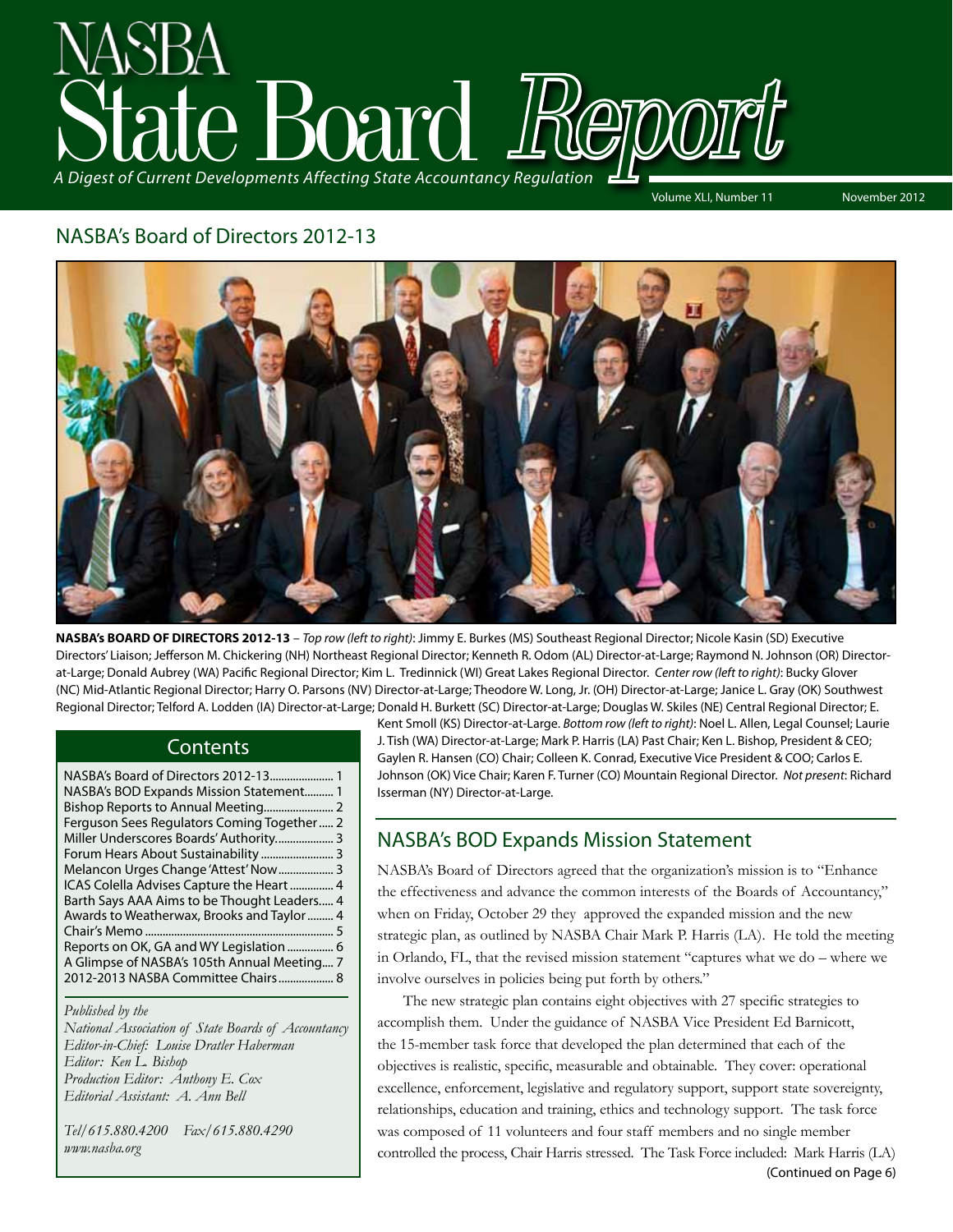### Bishop Reports to Annual Meeting

NASBA is engaged in unprecedented spending on State Boards to make sure their needs are being met, NASBA President and CEO Ken L. Bishop announced to 289 attendees from 48 State Boards at NASBA 's 105th Annual Business Meeting, held in Orlando, FL, on October 29, 2012. If a Board does not have the resources to call in an expert witness, NASBA will pay for one to assist the Board, he announced. The association's focus is clearly on serving the State Boards, President Bishop said as he reported on the many activities that have occurred since he took NASBA's helm on January 3, 2012.

Mr. Bishop noted with particular pride that mobility legislation has been passed throughout the continental United States, with the District of Columbia and California being the most recent states to do so. He said efforts are now being focused on having Hawaii pass mobility legislation as well.

NASBA services continue to grow, Mr. Bishop reported. The CPETracking system is going to be providing automatic audits of CPE for the State Boards. A NASBA investigator training course is coming on line that will ultimately lead to investigator certification. Also a repository of expert witnesses has been created. The international administration of the Uniform CPA Examination is doing well and additional cautious, slow growth is planned. Testing sites are operating in the Middle East and Japan and a country in Europe is under consideration. He pointed out NASBA has doubled profits from continuing operations over the last year.

 Two new staff positions were created: Vice President – State Relations Dan Dustin has visited 15 State Boards since July 1. Director of Legislative and Governmental Affairs John Johnson is helping State Boards monitor bills introduced in their states, Mr. Bishop reported. To more closely involve the member boards in NASBA's public statements, the eight Regional Directors have



*Left to right:* AICPA President Barry Melancon, AICPA Chair Richard Caturano, NASBA Chair Gaylen Hansen and NASBA President Ken Bishop

become part of a new vetting process for NASBA responses to exposure drafts.

Two issues that NASBA will be considering with the American Institute of CPAs are firm mobility and the definition of "attest" in the Uniform Accountancy Act. President Bishop explained, "Firm mobility actually began being mentioned six years ago when CPA mobility was first discussed. At that point we were not ready to consider it, but we promised states at that time that we would revisit the concept. Six states already allow it. We are going to focus on firm mobility and consider if there are any risks associated with it. There will be discussions going on."

At the NASBA/AICPA leadership summit meeting in August, the need for a broadened definition of "attest" in the Uniform Accountancy Act was considered. "Leadership of both organizations support moving the SSAEs under the definition of 'attest.' But there are several things we have to look into and we are exploring the possible ramifications of such a change," President Bishop stated.  $\blacklozenge$ 

### Ferguson Sees Regulators Coming Together

The Public Company Accounting Oversight Board now has agreements with 14 foreign regulators to share firm inspection information and has conducted 338 inspections in 38 different countries, PCAOB member Lewis H. Ferguson told the NASBA Annual Meeting. "We believe cooperating with international regulators is terrifically important to regulation of auditors and audit quality," he stated. "We find the only effective way to deal with a global network is to show the regulators are coming together." There are difficult data protection and confidentiality issues involved, but these are being worked on through the International Forum of Independent Audit Regulators, Mr. Ferguson said.

As Chinese regulators will not allow any foreign inspectors to conduct reviews on Chinese soil, the PCAOB has been meeting with delegations from China to permit observations of the Chinese doing their own firm inspections. The next such meeting is scheduled for November. GE, GM and IBM all have huge operations in China, he noted, which leads to U.S. investor concern about the quality of work being done in that country. Ultimately if the Chinese do not respond to the SEC's and PCAOB's information support demands, as required under IOSCO, they will not be allowed in the U.S. capital markets, Mr. Ferguson warned.

The PCAOB shares information with 32 State Boards of Accountancy, Mr. Ferguson reported. To receive the PCAOB's reports the State Board has to agree to comply with the confidentiality provisions set out in the Sarbanes-Oxley Act of 2002. The public portions of the PCAOB's reports are sent to all Boards and all have been invited to sign the confidentiality agreement. Mr. Ferguson said the PCAOB cooperates with State Boards on enforcement and appreciates NASBA's comments. He pointed out that a NASBA representative has served on the PCAOB's Standing Advisory Group since its inception. ♦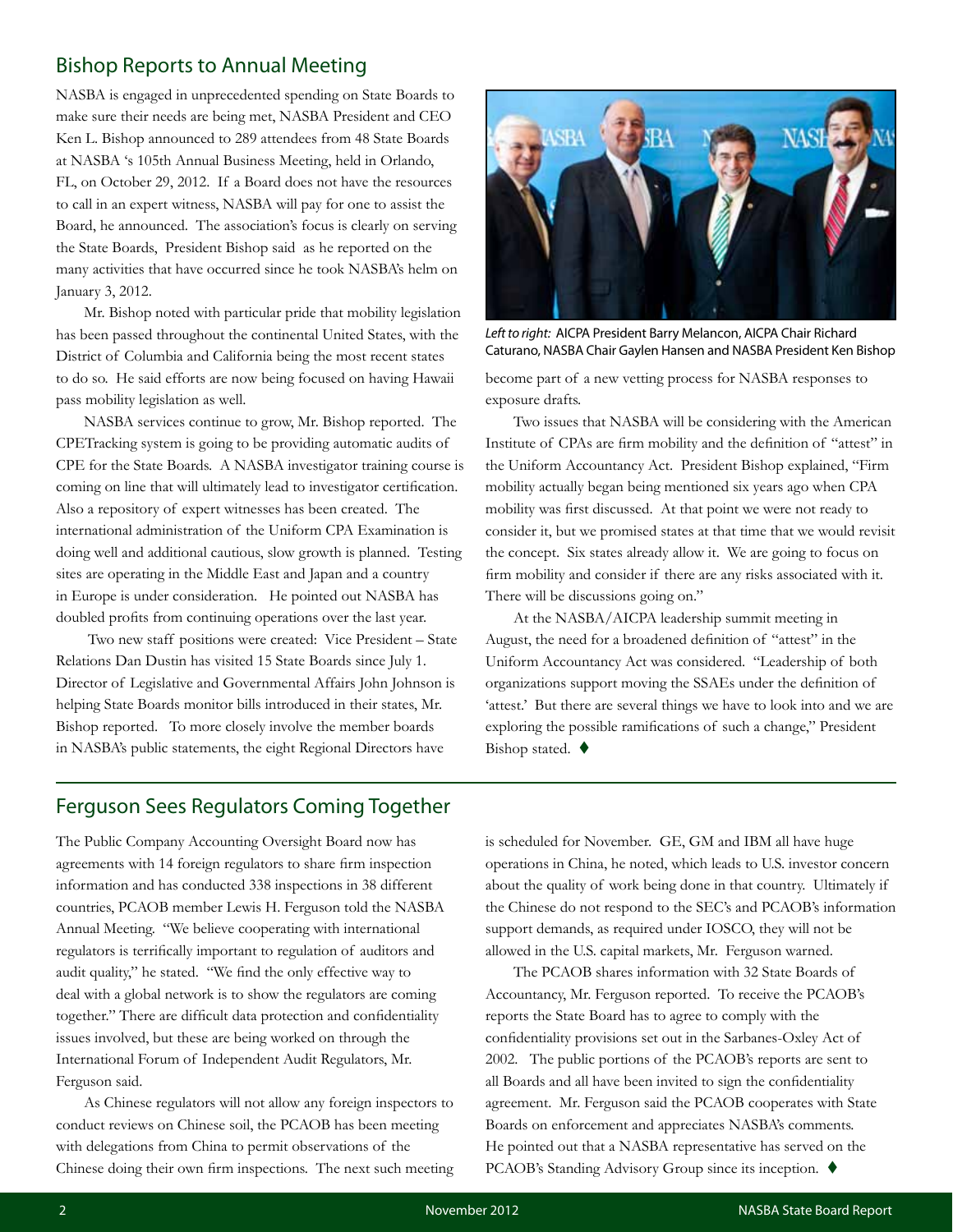### Miller Underscores Boards' Authority

As he called for change in all areas of the accounting profession, Professor Paul Miller encouraged State Boards to take action. Addressing NASBA's 105th Annual Meeting, held October 29- 31, 2012 in Orlando, Dr. Miller told the State Boards: "I urge you to exercise your authority. I think many do not understand how important you are. It is your duty to define what is suitable behavior and to take appropriate action when it does not occur."

Dr. Miller, who co-authors a regular column in *Accounting Today*  and is a professor of accounting at the University of Colorado, said he is astounded that so few people in the profession understand that: "It is politics that shape how reporting standards are produced and enforced." He sees accounting standards as officially supported minimums, and he contends that most accountants do not treat them as a floor, but as a maximum. "Minimum reporting has consequences: It leads to maximum risk, requiring maximum cost of capital."

### Forum Hears About Sustainability

The significance of sustainability reporting that goes beyond standard financial reporting was described by speakers at the NASBA International Forum October 31 - November 1. Boise Vice President Samuel Cotterell discussed the importance of telling his paper company's investors and staff about the environmentallyconscious activities regularly undertaken by Boise. Then Mike Wallace, Director of Global Reporting Initiatives, described the efforts being made to standardize sustainability reporting around the world. Finally, Laurie Tish, Chair of the NASBA Global Strategies Committee, described the work her firm, Moss Adams,

### Melancon Says Change 'Attest' Now

How will State Boards answer complaints about services which are performed by CPA firms but are being performed by others over whom the Board has no authority? That question was posed by AICPA President Barry C. Melancon to the NASBA Annual Meeting in Orlando.

"I think we have to imagine what the profession will be doing and what is the right regulatory balance," Mr. Melancon said. Attestation is evolving very dramatically, he stated, with CPAs being asked to look at the broader footprint of companies. Individual judgment will be involved, but the use of technology is going to change what the audit process will look like. The definition of "attest" in the Uniform Accountancy Act has a bias toward financial information, while other business information is becoming increasingly important, he explained.

"If we want to redefine 'attest,' the time is today. 'Now' is a relatively short period of time. We can't take forever to make the decision. This is real world, what is happening in the marketplace. What is emerging has implications on how we best protect the public interest," President Melancon said. "In the context of a changing world, we have to look hard at the definition of 'attest'

As for the goal of establishing a single high quality set of standards for financial reporting, Dr. Miller said, "It would be great if we achieve comparability – but reality is different from that. I love the vision – but it won't work in practice." The SEC's lack of movement to International Financial Reporting Standards



Paul Miller tells State Boards to exercise their authority.

was because: "The real issue the SEC had to debate was the choice of whether the FASB or the IASB will do a better job of setting standards for public companies. Which system can do a better job in advancing American interests – and that goes well beyond accountants." $\blacklozenge$ 

LLP, does in this area.

"Why do we, as regulators, care about sustainability reporting?" Ms. Tish, NASBA Director-at-Large, asked the Forum's attendees. "Because CPAs are in this space. They are issuing attest reports. They are auditing every step of the way. It is an area posed for fast growth. This will be a significant practice area for the large firms."

Ms. Tish pointed out there are no agreed upon criteria nor standards for sustainability reporting. "We often see a lack of robust control systems. Misrepresentations and inaccuracies are  $common$ ." $\blacklozenge$ 



Barry Melancon describes how technology is changing the audit process and other CPA services.

and we think it should encompass the footprint of financial and business information."

Careful consideration needs to be given as to whether and, if so, how to limit the restrictions of practice to subject matter areas for which CPA competencies best apply and public interest protection is most needed, he advised. President Melancon cautioned that services should be restricted in such a way that mobility objectives are not compromised.

"The world we live in is very complex, to regulate and work in, and the opportunities and risks are great," Mr. Melancon observed. "Throughout the ranks of our profession people want to do the right thing, want to serve the public. It is important to evolve a framework in which people can continue to do the right thing. You cannot find a better group of ethical people than the 450,000  $CPAs."$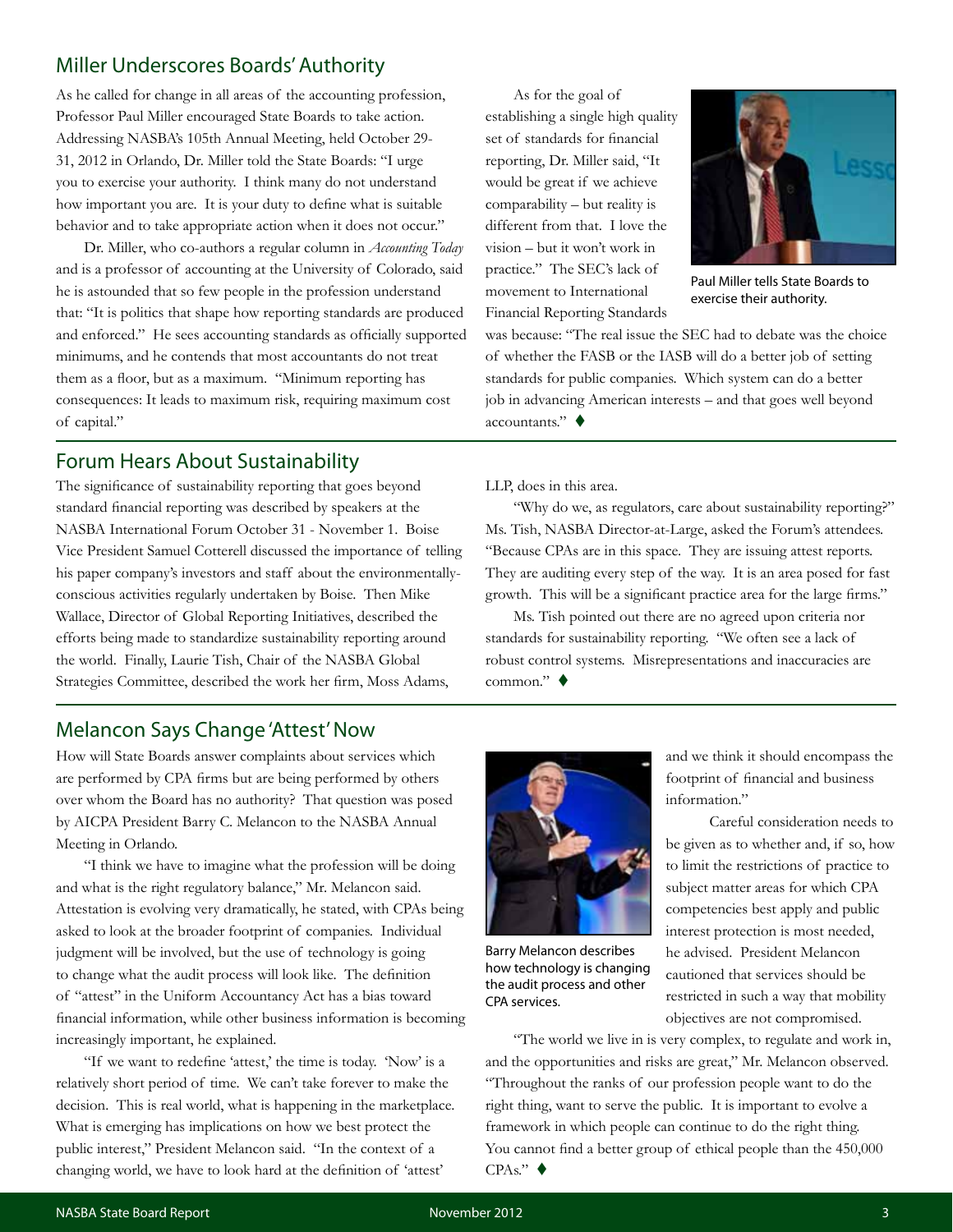### Awards to Weatherwax, Brooks and Taylor

Robert N. Brooks (NC), Charles W. Taylor, CPA, Ph.D. (MS) and Michael D. Weatherwax, CPA (CO) were presented NASBA awards at the 2012 Annual Business Meeting in recognition of their outstanding accomplishments.

Mr. Brooks was awarded the Lorraine P. Sachs Standard of Excellence Award for his service as the executive director of the

Charles W. Taylor

North Carolina State Board of CPA Examiners, since 1986, and his active involvement in many NASBA committees, ranging from the Search Committee for President to the Uniform Accountancy Act Committee.

Dr. Taylor, a professor of accounting at the University of Mississippi who served on the Mississippi State Board of Public Accountancy for 16 years, was given the NASBA Distinguished Service Award. He chaired many NASBA committees, including the Examination Review Board, Reciprocity Committee and Communications Task Force.

Mr. Weatherwax, NASBA Chair 2004-2005, was the 2012 recipient of the William H. Van Rensselaer Public Service Award, as presented by NASBA Past Chair Michael T. Daggett. The award recognizes individuals who have earned recognition

## NASBY ASBA **NASRA** NА

From left to right: Robert N. Brooks and Michael D. Weatherwax receive awards at Annual Business Meeting.

through their contributions in the development of a new program or improvement of a current program for Boards of Accountancy, or who influenced the passage of rules or statutes to improve accountancy regulations and laws. Having served eight years on the Colorado State Board of Accountancy, Mr. Weatherwax was a forceful chair of several NASBA committees including the Uniform Accountancy Act Committee, the Continuing Professional Education Advisory Committee and the Litigation Response Committee.

### ICAS Colella Advises Capture the Heart

People coming into the accounting profession are learning differently and communicating differently than their predecessors, Anton Colella, Chief Executive of the Institute of Chartered Accountants of Scotland told NASBA's Fifth International Conference, which commenced on the third day of the Annual Meeting in Orlando.

"People do not want to be auditors. They want to get out of audit as fast as possible. I think this is one of the biggest challenges we face," he observed. He also pointed out that at the same time investors are asking for more information in financial reports , the average attention span of people is worsening.

Mr. Colella, who also is chair of the Global Accounting

Alliance, which represents 800,000 accountants, said that while he believes global accounting standards are inevitable, he does not believe there will be homogenization of the profession. "I believe strongly in national institutes. They are part of the heart and soul of the profession." Mr. Colella believes more needs to be done to ensure lifelong devotion to the profession. He advocates having new accountants making a pledge to the profession that keeps it in the front of their mind and affects their behavior.

"I believe as regulators and institutes we need to find a way of capturing the hearts and souls of the young ones," Mr. Colella said. The ICAS has instituted an oath that all CAs stand up and say in solidarity when a new group of CAs qualify.  $\blacklozenge$ 

### Barth Says AAA Aims to be Thought Leaders

Educators are constantly trying to stay current with what is on the horizon, Mary E. Barth, president-elect of the American Accounting Association, told the NASBA Annual Meeting. To accomplish that the AAA is setting up task forces to consider what educators should be working on in teaching, research and service. "The AAA's vision is to be thought leaders in the accounting profession," Professor Barth stated.

By 2020 the students will have been using technology since they were toddlers, Dr. Barth noted. The rapid explosion of

technology will impact not only the content of education, but also the way in which its delivery is handled. For example, Stanford University, where Dr. Barth is a professor of accounting, has produced three on-line free courses that went to 160,000 students in 150 countries. At this point these MOOC (massive open on-line courses) are all experimental.

The AAA's Annual Meeting in 2014 will be focused on "Global Perspectives and Opportunities," Dr. Barth said. "The thought of going global is daunting to many. I teach GAAP and IFRS."  $\blacklozenge$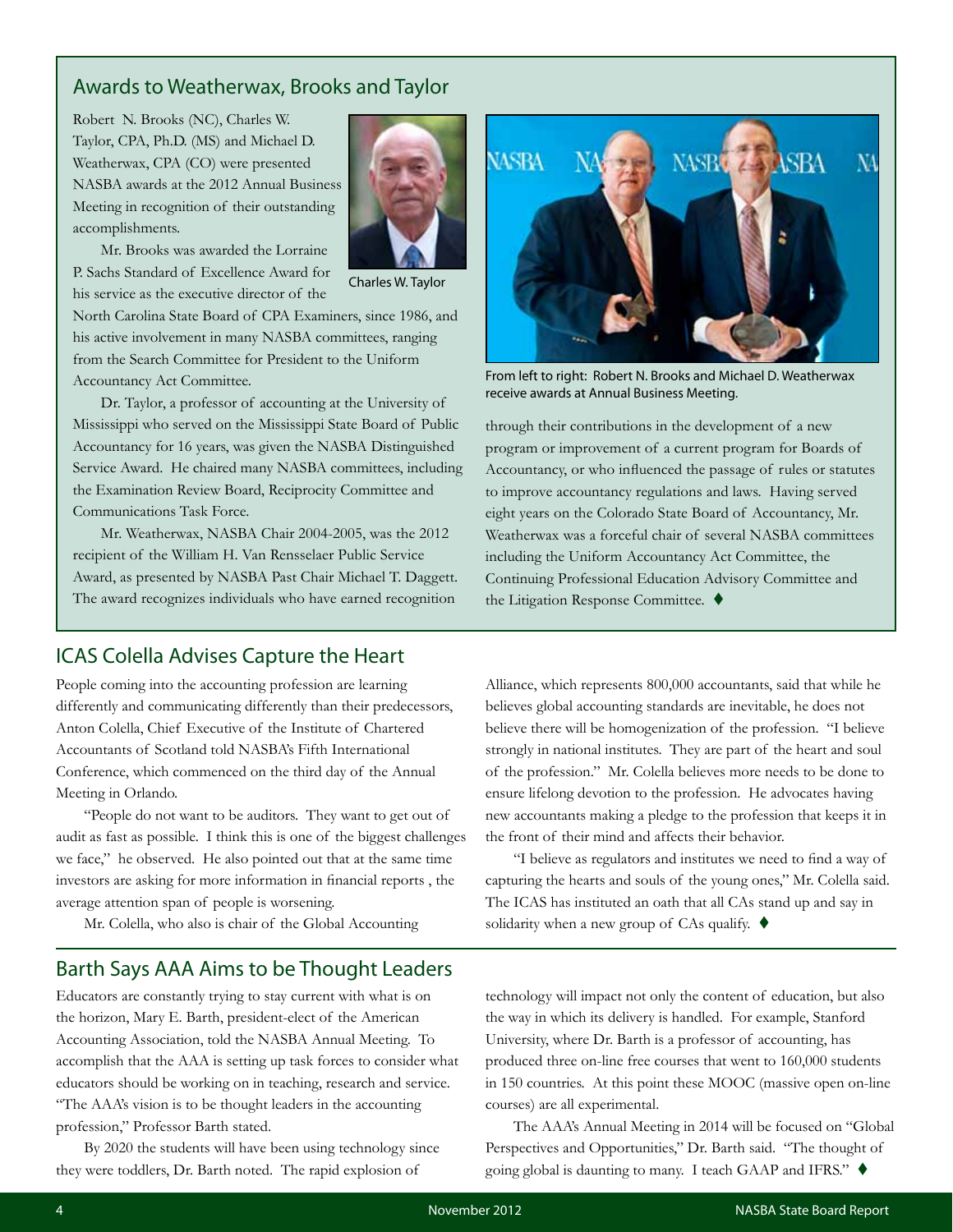### Chair's Memo

### **Your Time is Now!**

"Vision is the art of seeing what is invisible to others," according to author Jonathan Swift. It is a thought to inspire us all. I'd like to share with you some thoughts on what my vision is for this year, so that together we can move NASBA forward through leadership, engagement and service.

The best recent example of leadership involves private company reporting standards. For many years the accounting profession has had a heated debate over about private company Generally Accepted Accounting Principles, the public company vs. private company argument of whether financial reporting should be the same. In 2010, AICPA, FAF and NASBA formed a Blue Ribbon Panel including leaders like Billy Atkinson to finally settle the issue. Hearings were held around the country to obtain input from stakeholders. It boiled down to two basic views: We need to start all over again because the system is broken. Or, we need to fix the system we have if it is broken. NASBA's view was the latter, and what emerged was "the minority view." But that view ultimately prevailed. The leadership that was displayed here was tremendous. Kudos goes to Billy for standing up for what Boards of Accountancy and NASBA believe! Each State Board member is a leader. The important point is that you, as a leader, have the right – and voice – to speak out, as you were chosen to do so by your Governor.



Gaylen R. Hansen, CPA NASBA Chair 2012-2013

Mobility legislation, which facilitates cross-border professional practice, is a great success. It was accomplished through engagement: NASBA, Boards of Accountancy, AICPA, state societies and CPA firms coming together and being engaged in the campaign. Another great idea, the National CPE Sponsor Registry, is 40 years old. We're still working on the Accountancy Licensee Database with 38 states participating and 14 more Boards getting ready to implement it. This is not a database just to assist regulators, but to provide public protection. We need to work on this and bring it to conclusion with coverage of all jurisdictions.

Each of us has to make choices about how we use our time, and use it for what we are passionate about. During my career I have been passionate about ethics and international standards. I challenge you to become engaged and focused on the issues you are passionate about.

I have been given the opportunity to serve and share. Shortly after having been appointed to the Colorado Board in 2002, I went to my first NASBA Annual Meeting and I started forging relationships there. Then I went to the June 2003 Western Regional Meeting and had a chance to speak with Central Regional Director Kathy Smith. In August 2003 a call came from Chair Michael Conaway: Would I be willing to serve as NASBA's Mountain Regional Director? My chances to serve multiplied: I have served on the U.S. Treasury Department's Advisory Committee on the Auditing Profession, the advisory committees of the Public Company Accounting Oversight Board and IFAC, and the AICPA Professional Ethics Executive Committee. I have also been a panelist on the SEC's roundtable on International Financial Reporting Standards and, most recently, on the PCAOB's roundtable on auditor independence.

You don't know when or from whom the call to serve is going to come, but if it happened to me, it can happen to you. If I had never stepped forward to become active in NASBA, these other activities to serve would not have presented themselves. For all of us, the window of time to serve is narrow. This is your time. It is the time for you to step forward to lead, become engaged, and serve.

The question I would pose to you is: What is your vision? That is what we will talk about throughout this year.

Parten R. Hansen

*― Gaylen R. Hansen, CPA Chair 2012-2013*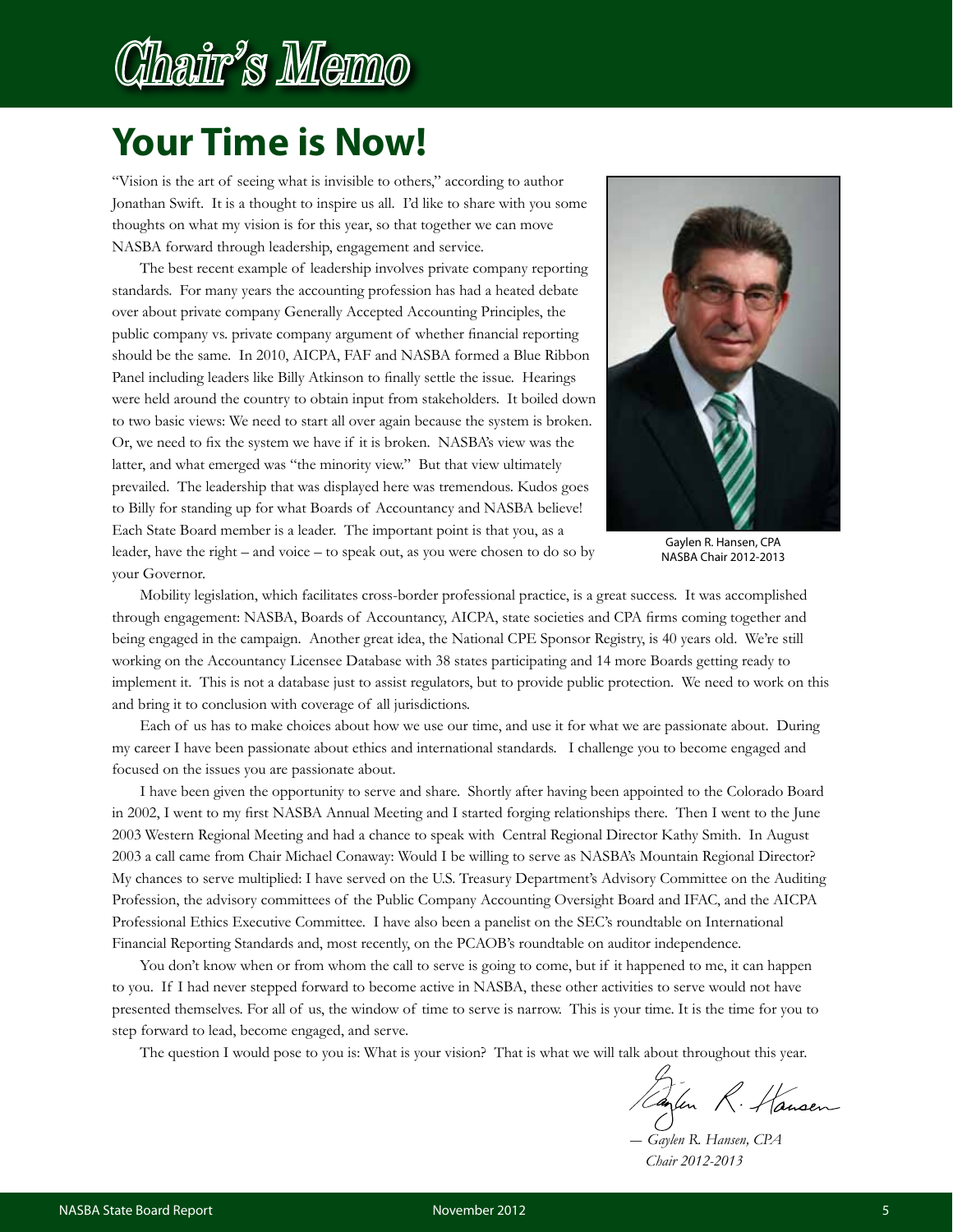### Reports on OK, GA and WY Legislation

NASBA Director of Legislative and Governmental Affairs John Johnson led an Annual Meeting panel discussing legislative issues that three boards had faced during the past year and a measurement tool that the State Board Relevance and Effectiveness Committee is designing.

Carlos Johnson (OK) presented a summary of the work of a Governor-appointed task force that he chaired in Oklahoma, aimed at consolidating boards. Instead, the task force recommended that professional licensing and enforcement issues continue to be managed by existing licensing boards and that the state use a common business registration and licensing system administered by the Office of State Finance.

In Georgia, Secretary of State Brian Kemp had proposed creation of the Georgia Board of Licensing and Regulation (GBLR), composed only of consumer members. The GBLR would hear appeals made by the Director of Professional Licensing and review for approval rules recommended by the 43 professional licensing boards, which would all be converted to policy boards. Wanda W. Goodson, a member of the Georgia Board explained that the plan would have no skilled professionals on the GBLR, the authority of the licensing boards would be stripped, and no time would be saved in processing licenses. That bill was withdrawn, but a new proposal is being worked on that would have all complaints going to the Secretary of State's office and the professional licensing boards recommending 10 members to act as "subject matter experts," who would resolve the complaints. Ms. Goodson said, although the idea of the "super board" has been abandoned, the proposal that is being considered adds a new level



Left to right: Ms. Goodson, Ms. Ivey, Mr. Glover and Mr. Johnson.

of bureaucracy that couldn't be cost effective.

Wyoming had drafted legislation inspired by a federal report aimed at ensuring professional licensing procedures do not hinder military families, but it was written in such a way that it would have allowed CPA licensure with only military experience. Wyoming Board Executive Director Pamela Ivey thanked NASBA President Ken Bishop and Vice President Dan Dustin for their help in putting together resources that convinced the state's legislators that the bill needed more work. The redrafted language "looks good," Ms. Ivey said and it is anticipated the modified bill will be introduced in January.

To help State Boards have documentation of their effectiveness, the Committee on State Board Effectiveness and Relevance has been working on establishing metrics that show what the Board has accomplished. Committee Chair Bucky Glover explained: "We will provide an annual benchmarking tool for Boards to use. We would like all Boards to participate. It will be a tool, not to evaluate Boards, but to assist the Boards in getting better. The Committee hopes the Boards will consider using this tool to demonstrate how they can be better."  $\blacklozenge$ 

#### NASBA BOD Expands Mission Statement (Continued from Page 1)

(chair), Gaylen Hansen (CO) (vice chair), Coalter Baker (TX), Ken Bishop, Michael Bryant, Donny Burkett (SC), Maria Caldwell (FL), Colleen Conrad, Dan Dustin, Tracy Harding (ME), Nicole Kasin (SD), Wade Jewell (VA), Theodore Long (OH), Douglas Skiles (NE) and E. Kent Smoll (KS). "They all contributed," Mr. Harris observed. President Ken L. Bishop reported the staff directors will be studying the new plan at their meeting on December 12-13 to ensure their ongoing operations are aligned with the listed strategies.

John Johnson, NASBA Director of Legislative and Governmental Affairs, reported to the Board on his work to develop legislative strategies to be useful for all State Boards. This begins with timely notification to the Boards of upcoming legislation, Mr. Johnson explained, and to accomplish this NASBA has acquired CQ Roll Call Legislative Tracking software that will allow him to monitor legislative activity for the Boards. He will also be working to establish key person contacts with members of the U. S. Congress, as well as reaching out to the 64 CPAs currently in state legislatures. NASBA will be participating in conferences such as the National Conference of State Legislatures. "Our goal is to be proactive, not reactive," Mr. Johnson stated. "We want to give

Boards someone besides the state society that they can rely on."

The communications with the State Boards being done by Mr. Johnson and by Vice President – State Board Relations Dan Dustin were praised by Committee on Relations with Member Boards Chair Telford Lodden (IA). He reported they were interacting well with the work of the Regional Directors. The vetting process for NASBA responses to exposure drafts and other public documents has been called into practice three times since it was inaugurated earlier this year, Mr. Lodden said. Most recently, the Regional Directors were called on to review a letter sent to the International Accounting and Auditing Standards Board on improving the auditor's report (the letter can be viewed on www.nasba.org).

NASBA Board members were told the Enforcement Resource Guide had been launched on October 17, 2012 as an aid to State Board executive directors. NASBA Director-at-Large Harry O. Parsons (NV), chair of the NASBA Enforcement Resource Committee, said the Guide includes an investigator portal through which Boards can find expert investigators. NASBA will also be offering investigator training and hopes to create an investigator certification program, Mr. Parsons announced.  $\blacklozenge$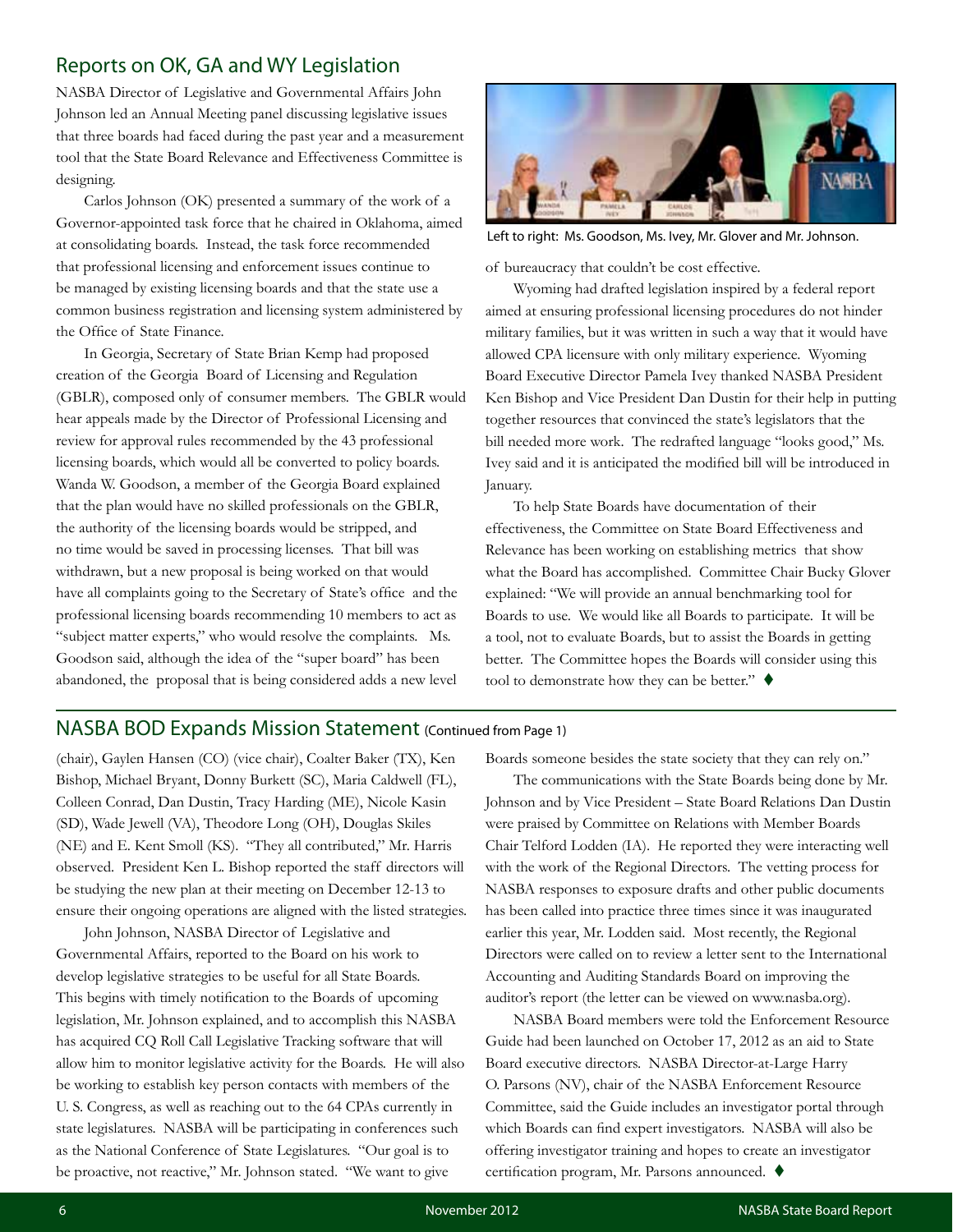### A Glimpse of NASBA's 105th Annual Meeting



NASBA meeting attendees ask questions.



Annual Meeting and International Forum attendees enjoy Anton Colella's comments.



Ken Bishop reviews NASBA's activities this year during Annual Business Meeting.



ICAS Executive Anton Colella calls for an oath.



Lewis Ferguson stresses the importance of cooperating with international regulators.



Registration goes smoothly.



Outgoing Chair Mark Harris congratulates new Chair Gaylen Hansen as he receives the gavel.



NASBA meeting attendees exchange views on speaker's remarks.



Going off BOD *(l to r):* Walter Davenport, Pamela Hill and Michael Daggett.